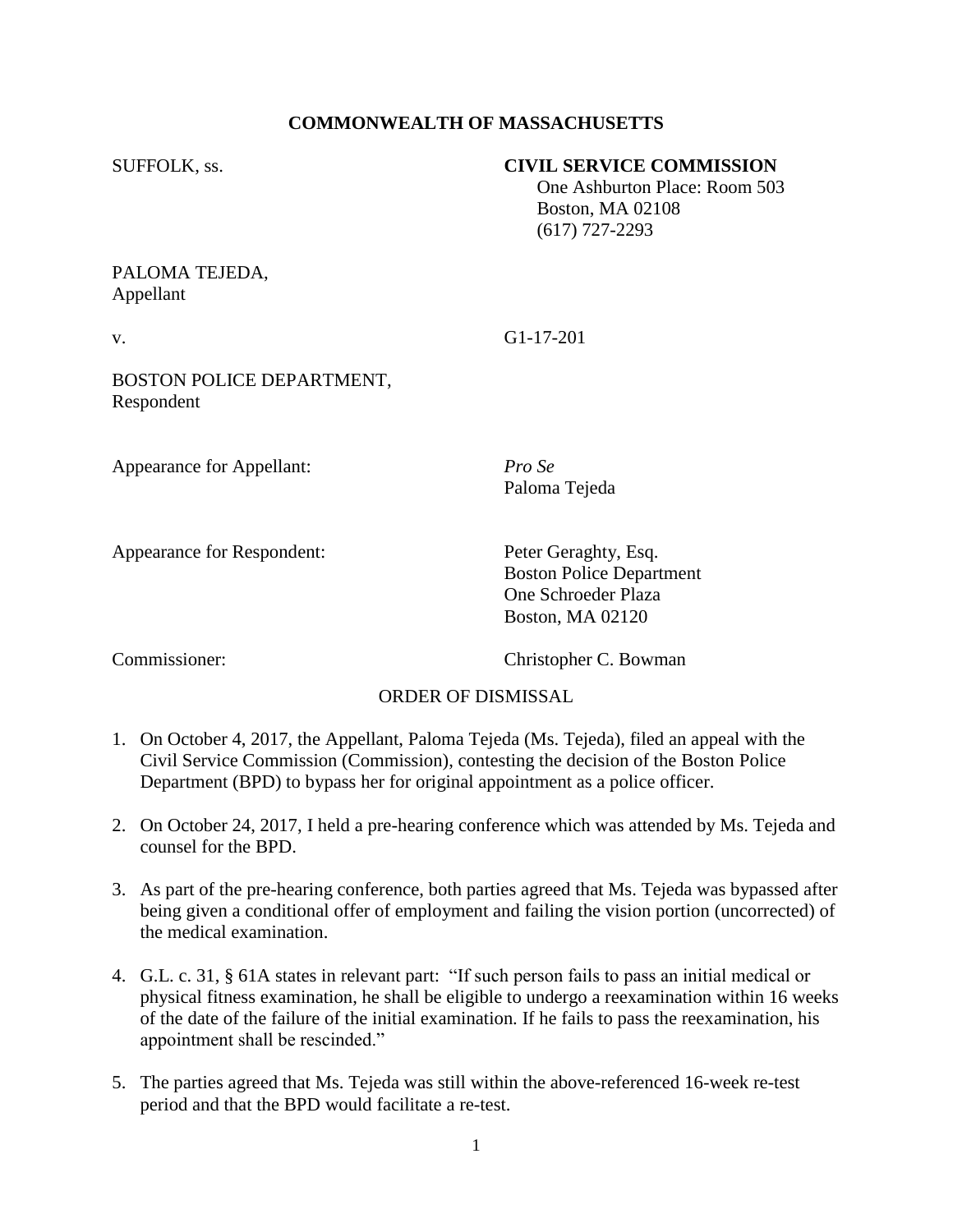- 6. If Ms. Tejeda were to pass the re-test, the parties would file a joint request for relief seeking to allow Ms. Tejeda to be considered in the next hiring cycle.
- 7. If Ms. Tejeda failed the re-test, she would withdraw her appeal with the Commission.
- 8. The BPD was ordered to notify the Commission of the re-test results upon receipt of results.
- 9. On December 22, 2017, the BPD provided the Commission with the results of Ms. Tejeda's vision re-test, which was completed on December 5, 2017, showing that she failed the vision re-test.
- 10. As of the date of this order, Ms. Tejeda has not withdrawn her appeal from the Commission.

## *Analysis*

 There no longer appears to be a factual or legal dispute for the Commission to adjudicate here. Pursuant to the civil service law, Ms. Tejeda, after failing the initial vision test, was given the opportunity for a re-examination, which she also failed. As such, she has not met the minimum requirements listed in the conditional offer of employment, thus justifying the BPD's decision to bypass her for appointment as a police officer.

# *Conclusion*

For these reasons, Ms. Tejeda's appeal under Docket No. G1-17-201 is hereby *dismissed*.

Civil Service Commission

*/s/ Christopher Bowman* Christopher C. Bowman Chairman

By a vote of the Civil Service Commission (Bowman, Chairman; Camuso, Ittleman, Stein and Tivnan, Commissioners) on March 15, 2018.

Either party may file a motion for reconsideration within ten days of the receipt of this Commission order or decision. Under the pertinent provisions of the Code of Mass. Regulations, 801 CMR 1.01(7)(l), the motion must identify a clerical or mechanical error in this order or decision or a significant factor the Agency or the Presiding Officer may have overlooked in deciding the case. A motion for reconsideration does not toll the statutorily prescribed thirty-day time limit for seeking judicial review of this Commission order or decision.